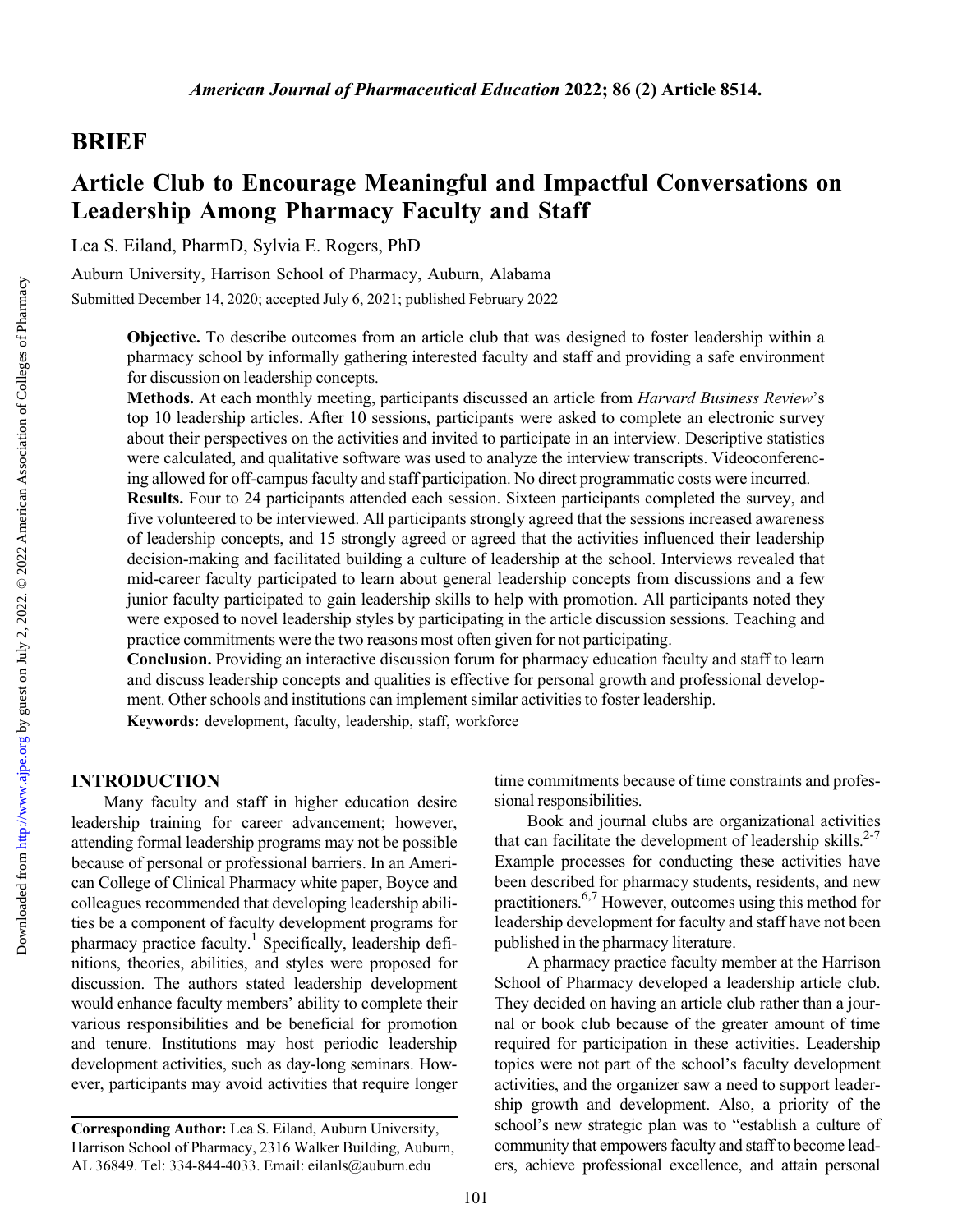Downloaded from

### American Journal of Pharmaceutical Education 2022; 86 (2) Article 8514.

fulfillment."[8](#page-5-0) Through informal inquiry, other faculty members showed interest in a monthly article discussion rather than a book club format due to a perceived lack of time. The monthly leadership article club was designed to foster leadership within the pharmacy school by informally gathering interested faculty and staff to discuss leadership concepts in a safe environment. This study evaluated participants' perspectives on this informal leadership development activity. The successes and challenges of designing and conducting this activity are presented.

## METHODS

This leadership development activity began in July 2018. Pharmacy faculty and graduate students were invited to participate via an email and calendar appointment. Starting in January 2019, staff were also invited to participate.

For the 2018-2019 series, the organizer assigned one article per month from the Harvard Business Review's book HBR's 10 Must Reads on Leadership.<sup>[9](#page-5-0)</sup> Articles were made available via a cloud content management system (Box, Inc) and accessed through a web link included in the email and calendar appointment. The articles chosen were independent of each other, and only one article was discussed per session. This allowed flexibility in attendance as participants were not required to have attended a prior session to be able to understand and apply the topic. The organizer prepared seven to eight reflective questions for each discussion session. The sessions were one hour (12:00-1:00 PM central time) and conducted via Zoom (Zoom Video Communications), a video conferencing system, allowing attendees from the main, satellite, and six regional campuses to participate.

After 10 sessions (July-November, January-May), participants who attended at least one session were invited to complete a 20-item electronic anonymous questionnaire about their perspectives on the activity. For one survey item (Table [2\)](#page-3-0), permission was obtained to use six verbatim and seven modified statements from a published nursing journal club activity.[4](#page-5-0) Participants could also volunteer to participate in an interview to share additional thoughts, attitudes, and perspectives. One of the authors met with each volunteer for 30 minutes to 1 hour and asked 13 open-ended questions about their views of the activities, personal leadership goals, and barriers to reaching those goals. The interviews were conducted using Zoom and recorded. Descriptive statistics were calculated from the quantitative data. Authors used the qualitative software QDA Miner Lite (Provalis Research) to code interview transcripts.

To analyze the qualitative data from the interviews, the authors conducted content analysis. Initially, the authors read the transcripts automatically generated from the video conferencing and corrected any errors. Next, authors coded each line of the transcripts using inductive in vivo coding in which short phrases from the interview were assigned codes.<sup>10</sup> In vivo coding was used because the authors were interested in the participants' perceptions rather than specific words or phrases. Codes were grouped into categories during and after initial coding. Last, authors combined the categories into overarching themes. This study was approved by the institutional research board.

### RESULTS

Participants attended an average of five sessions, with four to 24 participants ( $M=9.4$ , SD $=6.2$ ) present at each session. Each session had remote-campus participants, including the organizer. Questionnaires were sent to 32 participants who attended at least one session. The response rate was 50%, with 16 participants completing the questionnaire and five faculty members volunteering for interviews. Most participants were from the pharmacy practice department, female, and had been faculty members for an average of 11 years (Table [1\)](#page-2-0).

Attendees were asked perspectives on several statements related to the activities (Table [2](#page-3-0)). Overall, the participants believed the selected HBR articles were relevant. Six articles received a "very relevant" rating by all respondents who attended the session where that article was discussed. The other articles received the same rating by most respondents. Respondents agreed that the HBR articles selected for the first reading series were valuable. Participants commented that they liked the informal, safe, relaxed setting created for the activity, the discussion with others, hearing others' perspectives, the dialogue with others outside their department, and the practical articles.

Teaching and practice commitments were the barriers to participation most often noted by attendees  $(n=11$  and  $n=9$ , respectively). Two faculty noted having no barriers, while five other faculty sited that research commitments, service (committee) commitments, administrative responsibilities, maternity leave, or time was a barrier. Fourteen (93%) participants stated they would participate in the activity again, while one (7%) stated they would not.

Interviews revealed that mid-career faculty had participated to learn from the discussions, while a few junior faculty had participated to gain leadership skills to help them with promotion. One faculty member who had accepted a director position earlier that year commented that they participated in the leadership article club to help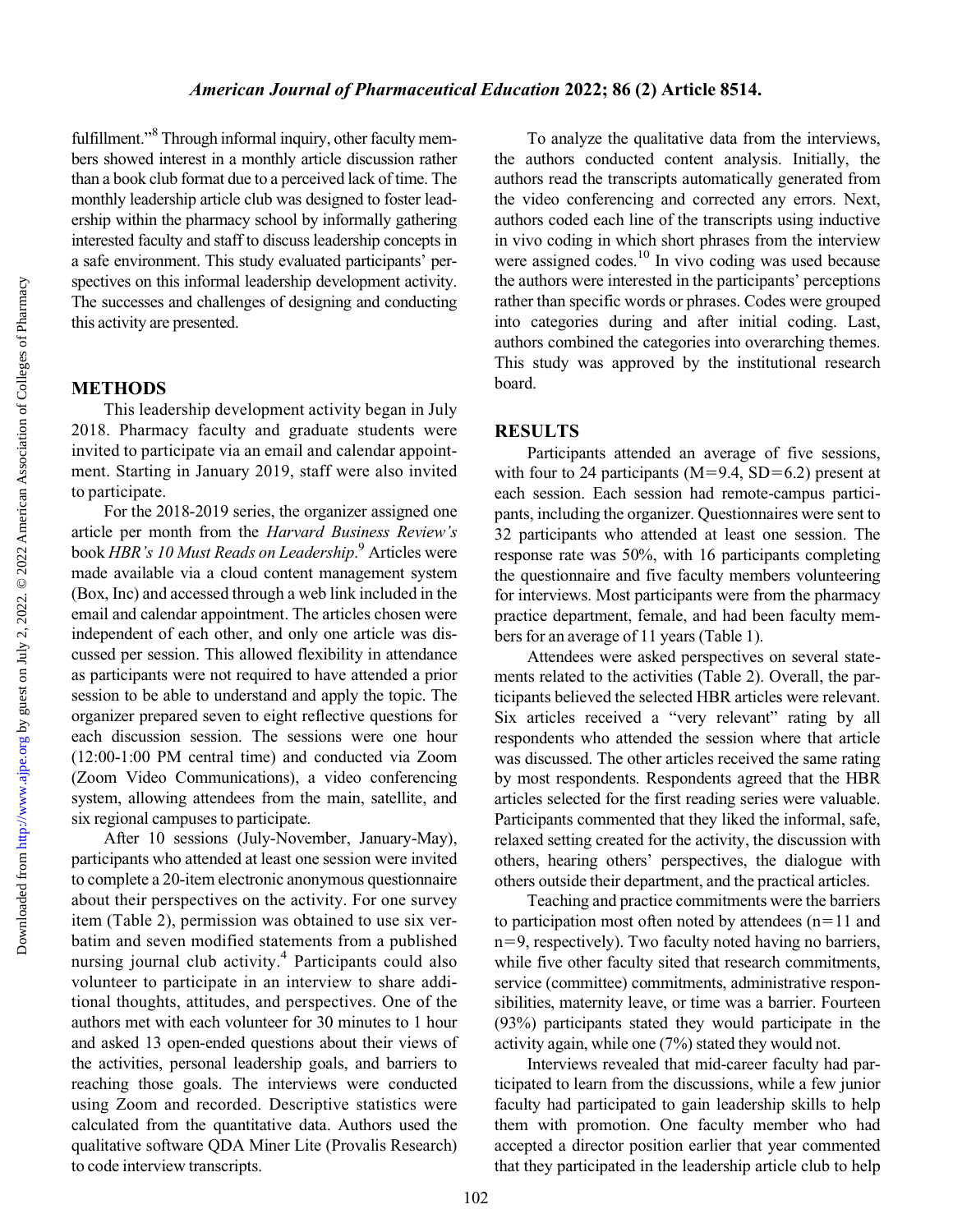## American Journal of Pharmaceutical Education 2022; 86 (2) Article 8514.

|                                     | Participated in at least one session | Completed questionnaire |
|-------------------------------------|--------------------------------------|-------------------------|
|                                     | $(n=32)$ , No. $(\%$ )               | $(n=16)$ , No. $(\%)$   |
| Role                                |                                      |                         |
| Faculty member                      | 29 (91)                              | 16(100)                 |
| Administrator                       | 5(18)                                | 1(6)                    |
| Director                            | 4(14)                                | 2(13)                   |
| Graduate student                    | 2(6)                                 |                         |
| Staff                               | 1(3)                                 |                         |
| Department affiliation <sup>a</sup> |                                      |                         |
| Pharmacy Practice                   | 21 (66)                              | 14(93)                  |
| Health Outcomes Research and Policy | 6(18)                                | 1(7)                    |
| Drug Development and Discovery      | 3(9)                                 |                         |
| Degree                              |                                      |                         |
| Bachelor of Science                 | 4(13)                                | 4(18)                   |
| Doctor of Pharmacy                  | 22 (69)                              | 15(68)                  |
| Master of Science                   | 1(3)                                 | 1(5)                    |
| Doctor of Philosophy                | 10(3)                                | 2(9)                    |
| Gender                              |                                      |                         |
| Female                              | 21(66)                               | 13(81)                  |
| Male                                | 11(34)                               | 3(19)                   |
| Location                            |                                      |                         |
| Main campus                         | 18 (56)                              |                         |
| Satellite campus                    | 6(19)                                |                         |
| Regional campus                     | 8(25)                                |                         |
| Years as a faculty member/staff     |                                      |                         |
| $0 - 5$                             |                                      | 4(25)                   |
| $6 - 10$                            |                                      | 4(25)                   |
| $11 - 15$                           |                                      | 2(12)                   |
| $15 - 20$                           |                                      | 6(38)                   |

<span id="page-2-0"></span>Table 1. Characteristics of Participants in an Article Club Designed to Foster Leadership Among Pharmacy Faculty and Staff

<sup>a</sup> One staff member was affiliated with administration and no specific department.

them in their new role. Participants felt the most valuable part of the activity was the discussion. Several noted that they were exposed to leadership styles they had previously been unaware of and that the article "Discovering Your Authentic Leadership" was the most valuable one.

#### DISCUSSION

In 2020, Fuentes called for pharmacy programs to develop succession plans and strong leadership pipe-lines.<sup>[11](#page-5-0)</sup> The leadership article activity described here is one small step that could lead to a productive pathway for developing leaders. Pharmacy organizations provide formal leadership training programs for faculty interested in obtaining leadership positions. As leaders are needed for the profession's future, schools must do their part in developing succession plans and training faculty and staff for leadership positions within their institutions and the Academy. Implementing this activity could infuse leadership ideals throughout the organization. For instance, Rowlands and colleagues described an executive nursing leadership journal club that became incorporated into their institution's culture and practice.<sup>3</sup> Duffy and colleagues developed a leadership journal club for nurses to increase the awareness of evidence-based nursing leadership.[4](#page-5-0) Similar to our findings, nurses stated the activity increased their knowledge and perceived leadership competency.

This unique leadership development activity represents a successful strategy to engage faculty and staff in discussing leadership concepts and promote advancement. In general, participants who attended these sessions actively participated in the discussion, including the organizer. During each session, participants shared their opinions of the article, interpretation and application of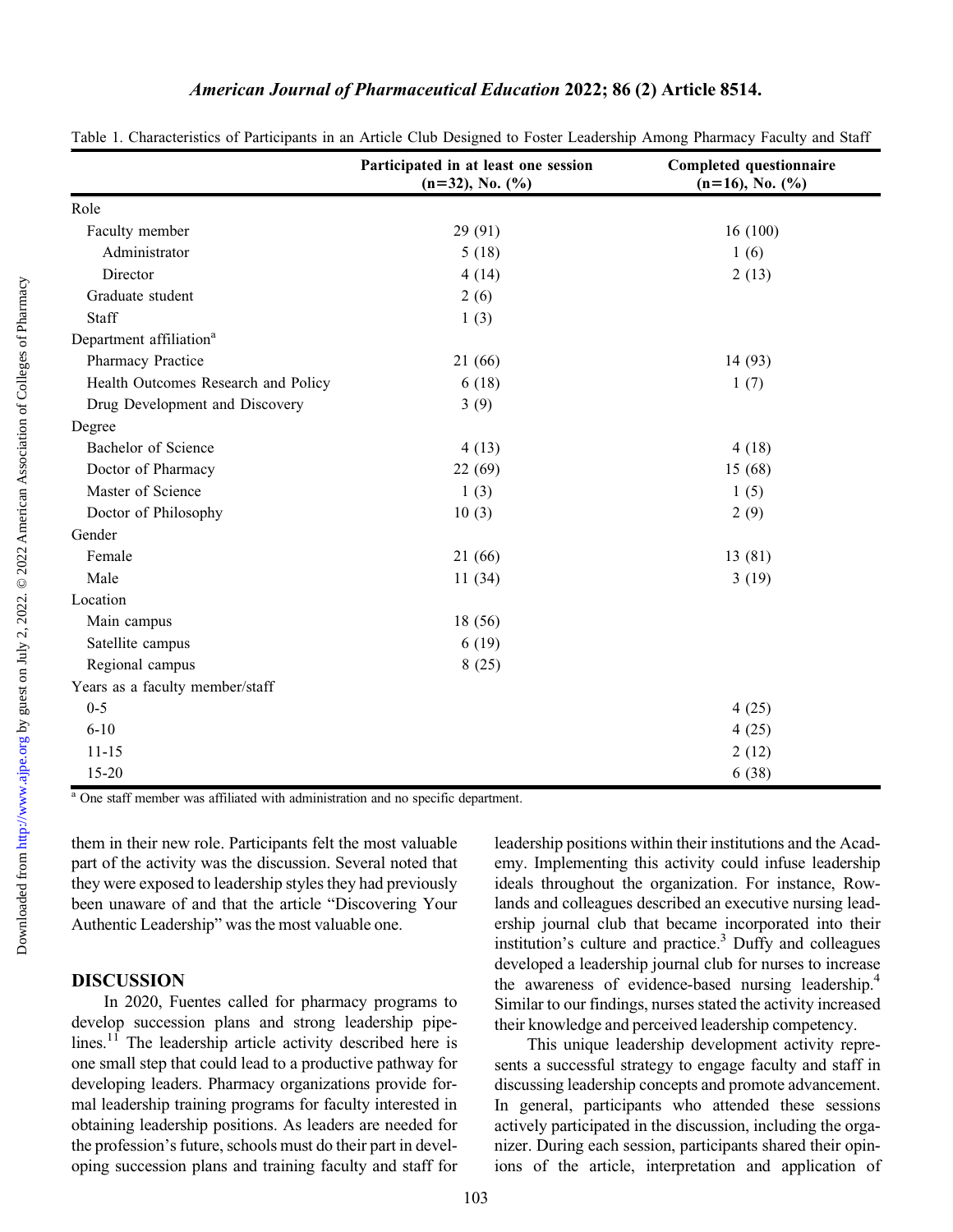<span id="page-3-0"></span>

|          | Table 2. Perspectives of Participants in an Article Club Designed to Foster Leadership Among Pharmacy Faculty and Staff |  |  |  |  |  |
|----------|-------------------------------------------------------------------------------------------------------------------------|--|--|--|--|--|
| $(n=16)$ |                                                                                                                         |  |  |  |  |  |

| The leadership article<br>club                                            | Strongly agree,<br>$n$ (%) | n(%)             | Somewhat agree, Neither agree nor<br>disagree, $n$ $(\%)$ | Somewhat<br>disagree, $n$ $(\%)$ | Strongly disagree,<br>n(%) |
|---------------------------------------------------------------------------|----------------------------|------------------|-----------------------------------------------------------|----------------------------------|----------------------------|
| Increased my awareness<br>of leadership concepts                          | 16(100)                    | $\boldsymbol{0}$ | $\mathbf{0}$                                              | $\boldsymbol{0}$                 | $\boldsymbol{0}$           |
| Reviewed relevant<br>readings of leadership<br>concepts                   | 15 (94)                    | 1(6)             | $\mathbf{0}$                                              | $\boldsymbol{0}$                 | $\mathbf{0}$               |
| Presented content<br>appropriate for my level<br>of education             | 16(100)                    | $\boldsymbol{0}$ | $\boldsymbol{0}$                                          | $\boldsymbol{0}$                 | $\boldsymbol{0}$           |
| Created a safe<br>environment for<br>discussion of leadership<br>concepts | 15 (94)                    | 1(6)             | $\boldsymbol{0}$                                          | $\boldsymbol{0}$                 | $\boldsymbol{0}$           |
| Promoted dialogue of<br>participants                                      | 15 (94)                    | 1(6)             | $\boldsymbol{0}$                                          | $\boldsymbol{0}$                 | $\boldsymbol{0}$           |
| Allowed me to ask<br>questions effectively                                | 14 (88)                    | 2(13)            | $\boldsymbol{0}$                                          | $\boldsymbol{0}$                 | $\boldsymbol{0}$           |
| Allowed me to express<br>my opinions freely                               | 14 (88)                    | 2(13)            | $\boldsymbol{0}$                                          | $\boldsymbol{0}$                 | $\boldsymbol{0}$           |
| Allowed me to comment<br>on the article and/ or<br>other's viewpoints     | 16(100)                    | $\boldsymbol{0}$ | $\boldsymbol{0}$                                          | $\boldsymbol{0}$                 | $\boldsymbol{0}$           |
| Discussion encouraged me<br>to think about different<br>viewpoints        | 14 (88)                    | 2(13)            | $\boldsymbol{0}$                                          | $\boldsymbol{0}$                 | $\boldsymbol{0}$           |
| Influenced my leadership<br>decision making                               | 9(56)                      | 6(38)            | 1(6)                                                      | $\boldsymbol{0}$                 | $\boldsymbol{0}$           |
| Presented content that I<br>could apply to my<br>career                   | 12(81)                     | 3(19)            | $\boldsymbol{0}$                                          | $\boldsymbol{0}$                 | $\boldsymbol{0}$           |
| Will help me achieve a<br>personal or professional<br>goal                | 9(56)                      | 5(31)            | 1(6)                                                      | 1(6)                             | $\boldsymbol{0}$           |
| Maintained my interest                                                    | 12(75)                     | 3(19)            | 1(6)                                                      | $\boldsymbol{0}$                 | $\boldsymbol{0}$           |
| Prompted me to learn new<br>and different<br>information                  | 14 (88)                    | 1(6)             | 1(6)                                                      | $\boldsymbol{0}$                 | $\boldsymbol{0}$           |
| Was worth the time I<br>invested                                          | 14 (88)                    | 1(6)             | 1(6)                                                      | $\boldsymbol{0}$                 | $\boldsymbol{0}$           |
| Facilitated building a<br>culture of leadership at<br>the school          | 9(56)                      | 6(38)            | 1(6)                                                      | $\boldsymbol{0}$                 | $\boldsymbol{0}$           |
| Allowed me to interact<br>with other colleagues<br>within the school      | 15 (94)                    | 1(6)             | $\boldsymbol{0}$                                          | $\boldsymbol{0}$                 | $\boldsymbol{0}$           |
| Added to my job<br>satisfaction                                           | 8(50)                      | 6(38)            | 2(13)                                                     | $\boldsymbol{0}$                 | $\boldsymbol{0}$           |

(Continued)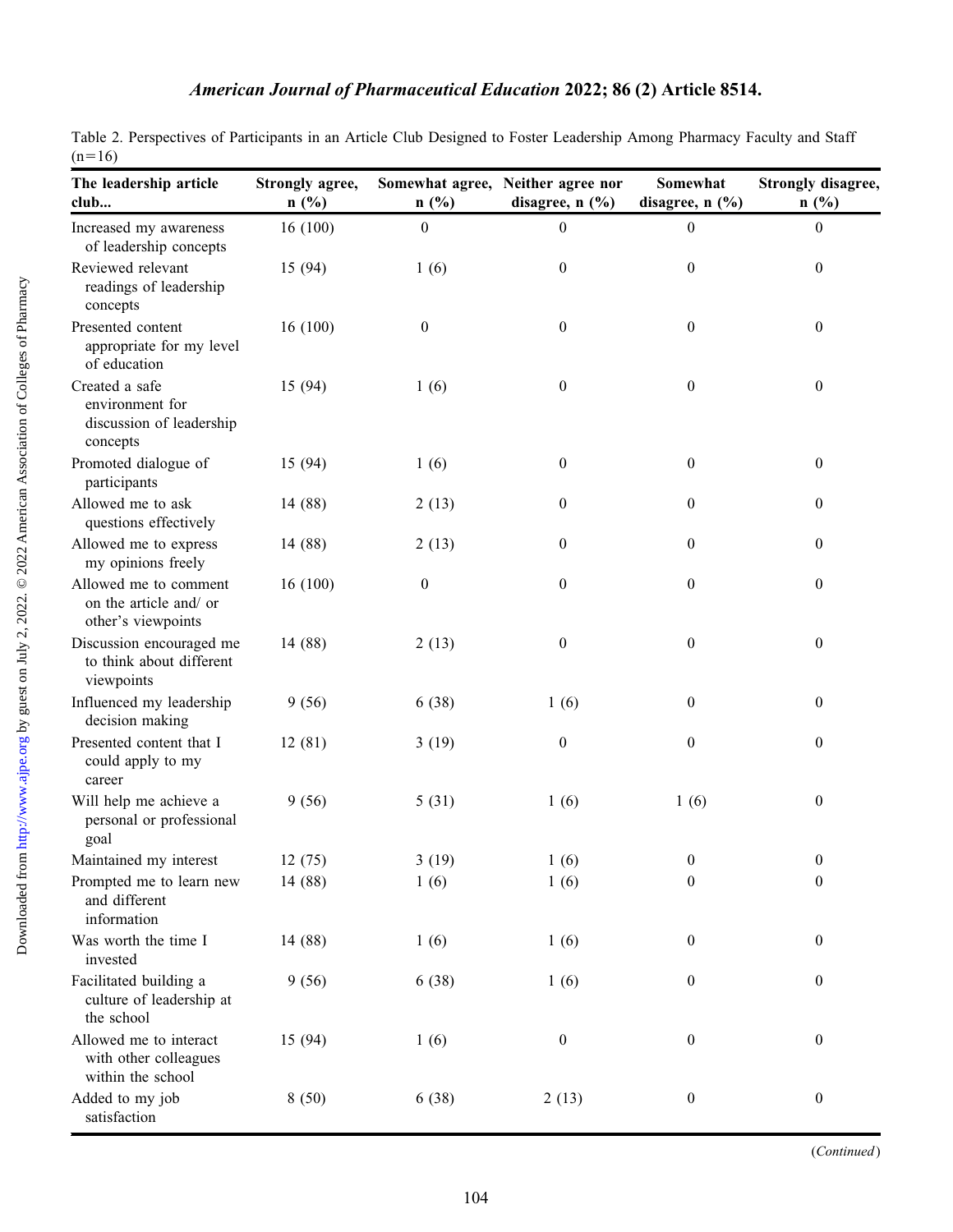| The leadership article<br>club                                     | Strongly agree,<br>$n$ (%) | $n$ (%)          | Somewhat agree, Neither agree nor<br>disagree, $n$ $(\frac{9}{6})$ | Somewhat<br>disagree, $n$ $(\%)$ | Strongly disagree,<br>$n$ (%) |
|--------------------------------------------------------------------|----------------------------|------------------|--------------------------------------------------------------------|----------------------------------|-------------------------------|
| Included effective<br>teaching methods                             | 11(69)                     | 4(25)            | 1(6)                                                               | $\boldsymbol{0}$                 | $\theta$                      |
| Was conducted in a<br>setting conducive to my<br>needs             | 14 (88)                    | 1(6)             | 1(6)                                                               | $\theta$                         | $\theta$                      |
| Was effectively conducted<br>via videoconference                   | 15 (94)                    | 1(6)             | $\theta$                                                           | $\theta$                         | $\theta$                      |
| Was facilitated by a<br>competent faculty<br>member                | 16(100)                    | $\boldsymbol{0}$ | $\theta$                                                           | $\theta$                         | $\theta$                      |
| Was conducted at an<br>appropriate time<br>interval (once monthly) | 13 (81)                    | 3(19)            | $\theta$                                                           | $\theta$                         | $\theta$                      |

|  |  | Table 2. (Continued) |
|--|--|----------------------|
|--|--|----------------------|

leadership concepts, and personal experiences. Based on the engagement level of returning participants, the organizers seemed to be successful in creating a comfortable and safe environment for discussion. As compared to Wombwell and colleagues' recommendations for conducting a leadership journal club, this activity was less structured, more informal, and focused on pharmacy school faculty and staff. Though the organizer prepared questions in advance, other discussion by participants was welcome. Participants could eat lunch during the session and were encouraged to attend even if they had not read the article beforehand. Additionally, the organizer focused on the HBR series, whereas Wombwell suggested using articles concentrated on six leadership areas.<sup>7</sup>

Twenty-four faculty members attended the first session, with one department head purchasing lunch for their six faculty members who attended. Although this was the highest attended session, not everyone actively participated in the discussion. In spring 2019, several faculty members were selected as directors in the school's new organizational structure. This may have increased participation as new directors may have wanted to improve their leadership skills. Other participants may have thought learning about leadership would provide opportunities to gain leadership positions within the school through succession planning or professional organizations; thus, strengthening their opportunities for promotion. Only one staff member attended; however, the sessions overlapped with staff members' lunch breaks. Having each session be independent of the other sessions allowed participants to attend as their schedule allowed. Attendance likely would have significantly decreased if attendance at prior sessions had been required.

Leadership development can be formal or informal and can be extrapolated from other non-healthcare professions. The HBR articles were effective in stimulating discussion and helping participants grow professionally and personally. The concepts of leadership definitions, theories, abilities, and styles that Boyce and colleagues recommended be included in faculty development were covered in the 10 HBR articles and allowed for comparison of concepts[.1](#page-5-0) Participants stated the articles presented content that could be applied to their careers and would help them achieve personal and professional goals.

Gaufin and colleagues recommended facilitating leadership book clubs within the workplace as a practical and affordable activity.<sup>2</sup> Our leadership development activity only had a direct cost of time as the articles were available through the university library system, and the university's videoconference system was used. Participants rated the design, setting, and frequency of the sessions positively. This activity was implemented prior to the COVID-19 pandemic. However, as many pharmacy faculty and staff shifted to working remotely in 2020 during the pandemic, this activity could have continued to be conducted in an entirely virtual or mixed (in-person and online) work environment as it was at our school.

This activity had social and cultural impacts. Social connectedness is important in a geographically divided school, and participants stated the activity allowed them to interact with their colleagues within the school. Most participants strongly agreed that the activity added to their job satisfaction and was worth the time invested, thereby increasing their sense of well-being. Similar to Rowlands and colleagues' outcomes, our participants felt the activity facilitated building a leadership culture